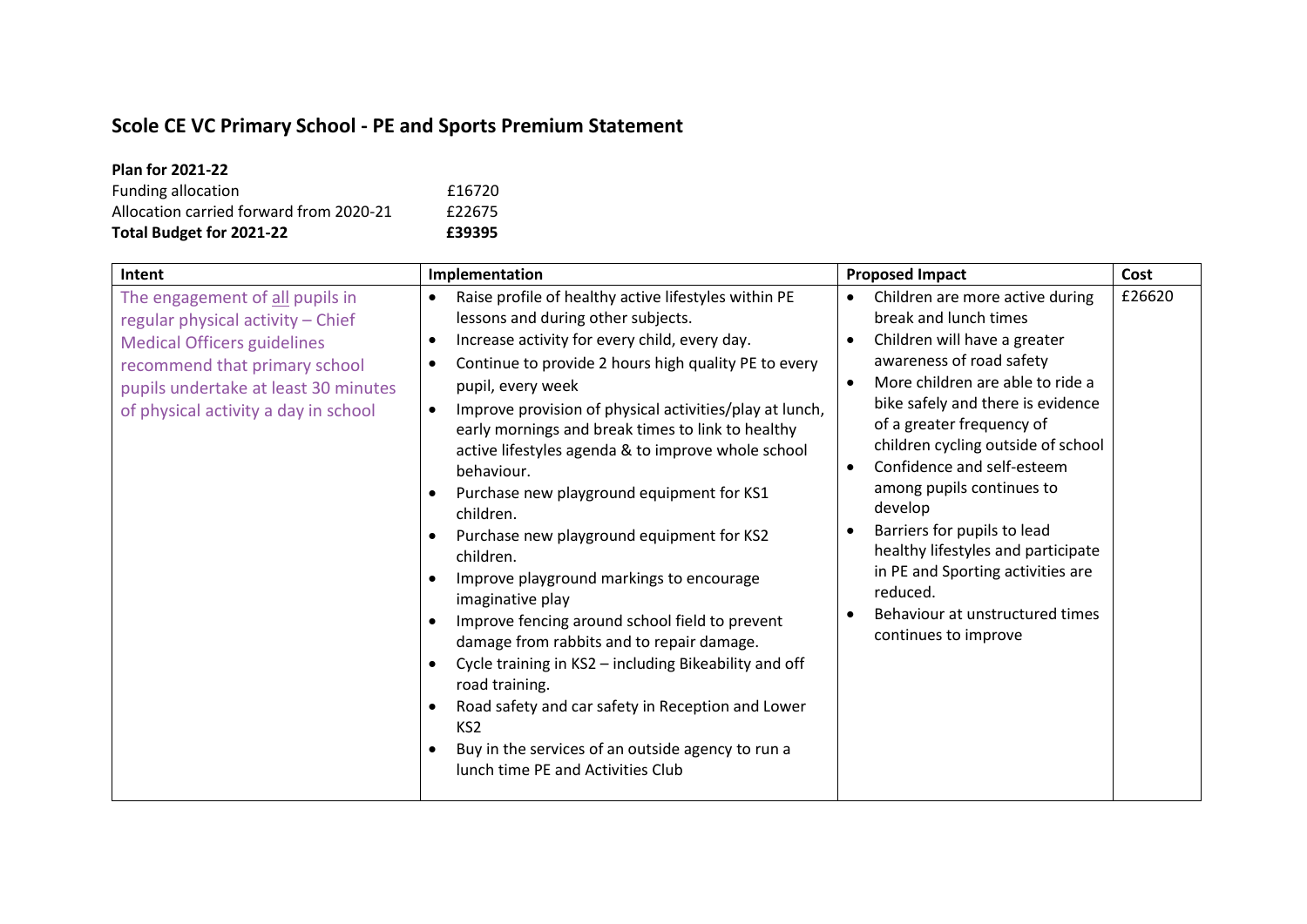| The profile of Physical Education,<br><b>School Sport and Physical Activity</b><br>being raised across the school as a<br>tool for whole school improvement | Pupils to learn about skills and qualities in PE that are<br>$\bullet$<br>transferable to other curriculum areas.<br>Ensure PE and sport continues to have a high profile<br>$\bullet$<br>in school life.<br>Increase provision of resources/training/adult led<br>sessions to address areas such as pupil mental health<br>and self-esteem, linking to healthy active lifestyles -<br>Linking physical & emotional wellness & SRE.                                                                                                                                                                                                                                                                                                       |                                                                                                                                                                               |       |
|-------------------------------------------------------------------------------------------------------------------------------------------------------------|-------------------------------------------------------------------------------------------------------------------------------------------------------------------------------------------------------------------------------------------------------------------------------------------------------------------------------------------------------------------------------------------------------------------------------------------------------------------------------------------------------------------------------------------------------------------------------------------------------------------------------------------------------------------------------------------------------------------------------------------|-------------------------------------------------------------------------------------------------------------------------------------------------------------------------------|-------|
| Broader experience of a range of<br>sports and activities offered to all<br>pupils                                                                          | Deliver a range of learning opportunities using Sports<br>$\bullet$<br>premium funding both within curriculum PE and as<br>extra-curricular clubs.<br>Evaluate activities available for pupils who do not<br>$\bullet$<br>usually take part an extra-curricular club.<br>Pupils experience sports they have not known of<br>before.<br>Improve & replace equipment and resources to<br>access new/existing sports.<br>All KS1 and KS2 Children to visit Whitlingham Activity<br>$\bullet$<br>Centre to take part in a day of outdoor and<br>adventurous activities.<br>Reception class to visit Bewilderwood for a day of<br>outdoor activities<br>Buy in the services of an outside agency to run a<br>lunch time PE and Activities Club | Confidence and self-esteem<br>$\bullet$<br>among pupils continues to<br>develop<br>Children experience a wider<br>$\bullet$<br>range of activities and sporting<br>activities | £2425 |
| Increased participation in competitive<br>sport                                                                                                             | Increase the % of pupils taking part in inter-school<br>$\bullet$<br>competition<br>Increase the % of pupils taking part in intra-school<br>competition by taking part in more<br>activities/game/competition in PE lessons.                                                                                                                                                                                                                                                                                                                                                                                                                                                                                                              | Children begin to participate<br>$\bullet$<br>again in inter school sporting<br>activities following the end of<br>the pandemic.                                              | £1110 |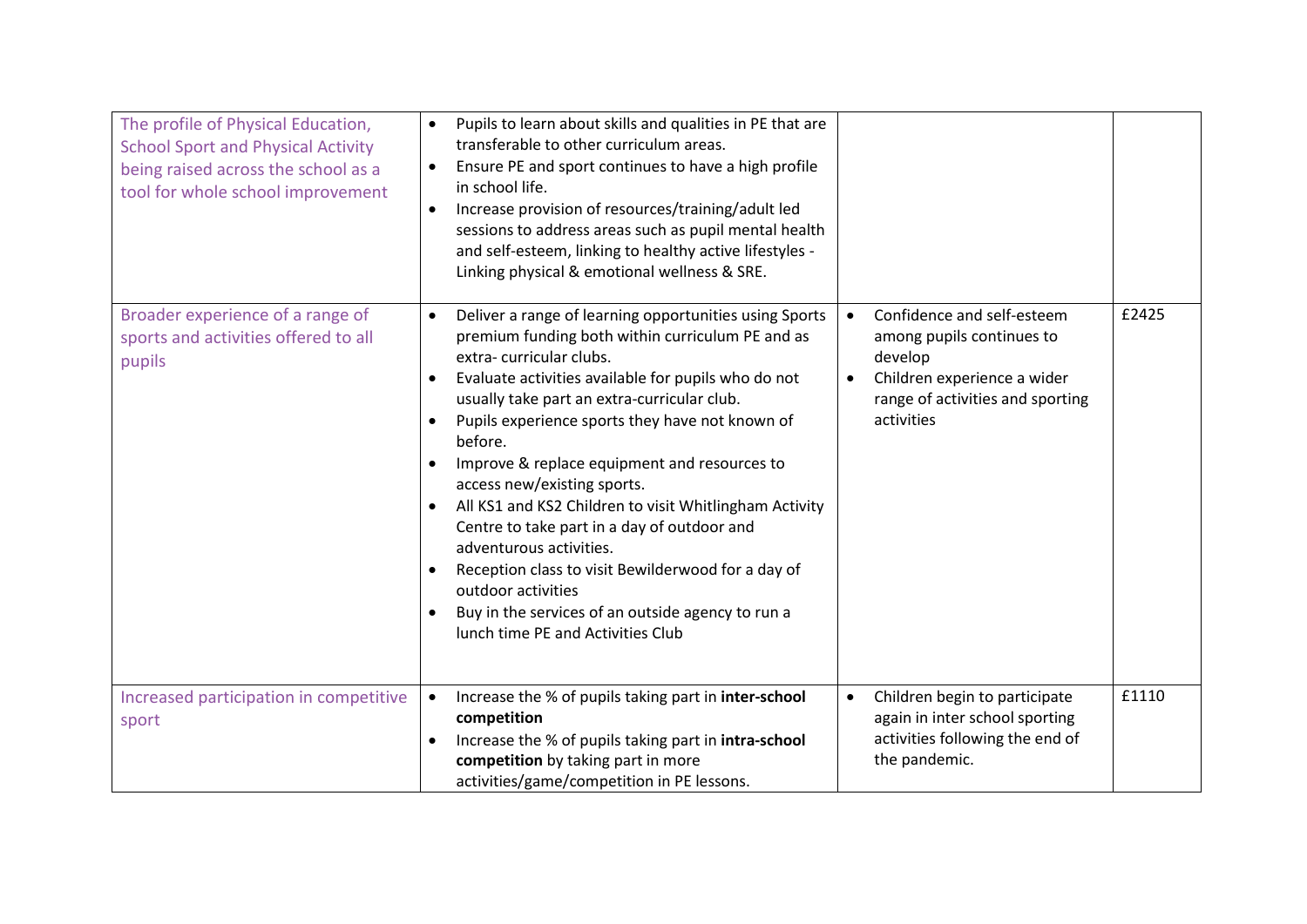|  | Salary Costs for SSCO for Diss Cluster Schools Sport<br>Partnership 2020-21 - dependent on Covid19.<br>Travel costs to attend Cluster<br>events/competitions/festivals - dependent on | Children participate more in<br>competitive sport. |  |
|--|---------------------------------------------------------------------------------------------------------------------------------------------------------------------------------------|----------------------------------------------------|--|
|  | Covid19.                                                                                                                                                                              |                                                    |  |

| <b>Review of 2020-21</b>                |        |
|-----------------------------------------|--------|
| Funding allocation                      | £16680 |
| Allocation carried forward from 2019-20 | £11000 |
| Total Budget for 2020-21                | £27680 |

| Intent                                                                                                                                                                                                                      | Implementation                                                                                                                                                                                                                                                                                                                                                                                                                                                                                                                                                                                                                                                                                                                                                                                                          | <b>Actual Impact</b>                                                                                                                                                                                                                                                                                                                                                                                                                                                                                                                              | Cost   |
|-----------------------------------------------------------------------------------------------------------------------------------------------------------------------------------------------------------------------------|-------------------------------------------------------------------------------------------------------------------------------------------------------------------------------------------------------------------------------------------------------------------------------------------------------------------------------------------------------------------------------------------------------------------------------------------------------------------------------------------------------------------------------------------------------------------------------------------------------------------------------------------------------------------------------------------------------------------------------------------------------------------------------------------------------------------------|---------------------------------------------------------------------------------------------------------------------------------------------------------------------------------------------------------------------------------------------------------------------------------------------------------------------------------------------------------------------------------------------------------------------------------------------------------------------------------------------------------------------------------------------------|--------|
| The engagement of all pupils in<br>regular physical activity - Chief<br><b>Medical Officers guidelines</b><br>recommend that primary school<br>pupils undertake at least 30 minutes<br>of physical activity a day in school | Raise profile of healthy active lifestyles within PE<br>lessons and during other subjects.<br>Increase activity for every child, every day.<br>Continue to provide 2 hours high quality PE to every<br>$\bullet$<br>pupil, every week<br>Continue to develop Bring your Wheels Week<br>initiative in order to get more pupils travelling to<br>school under their steam rather than being dropped<br>off in a car. (summer Term 2021 Covid permitting)<br>Continue to use "Track Time" and "Race to Tokyo"<br>initiative to ensure all pupils undertaking at least 15<br>minutes of additional activity per day using new<br>track.<br>Improve provision of physical activities/play at lunch,<br>early mornings and break times to link to healthy<br>active lifestyles agenda & to improve whole school<br>behaviour. | Most children completed an<br>additional 30 minutes of physical<br>activity every day.<br>Increased use of equipment to<br>improve activity levels for whole<br>school<br>Children are more active at<br>break and lunch times. They are<br>more confident in what they can<br>do.<br>Children have increased<br>confidence in road safety<br>Evidence that pupils use cycling<br>more frequently outside of<br>school as a form of exercise<br>Children have better balance<br>and core stability. They have<br>developed fundamental skills for | £20150 |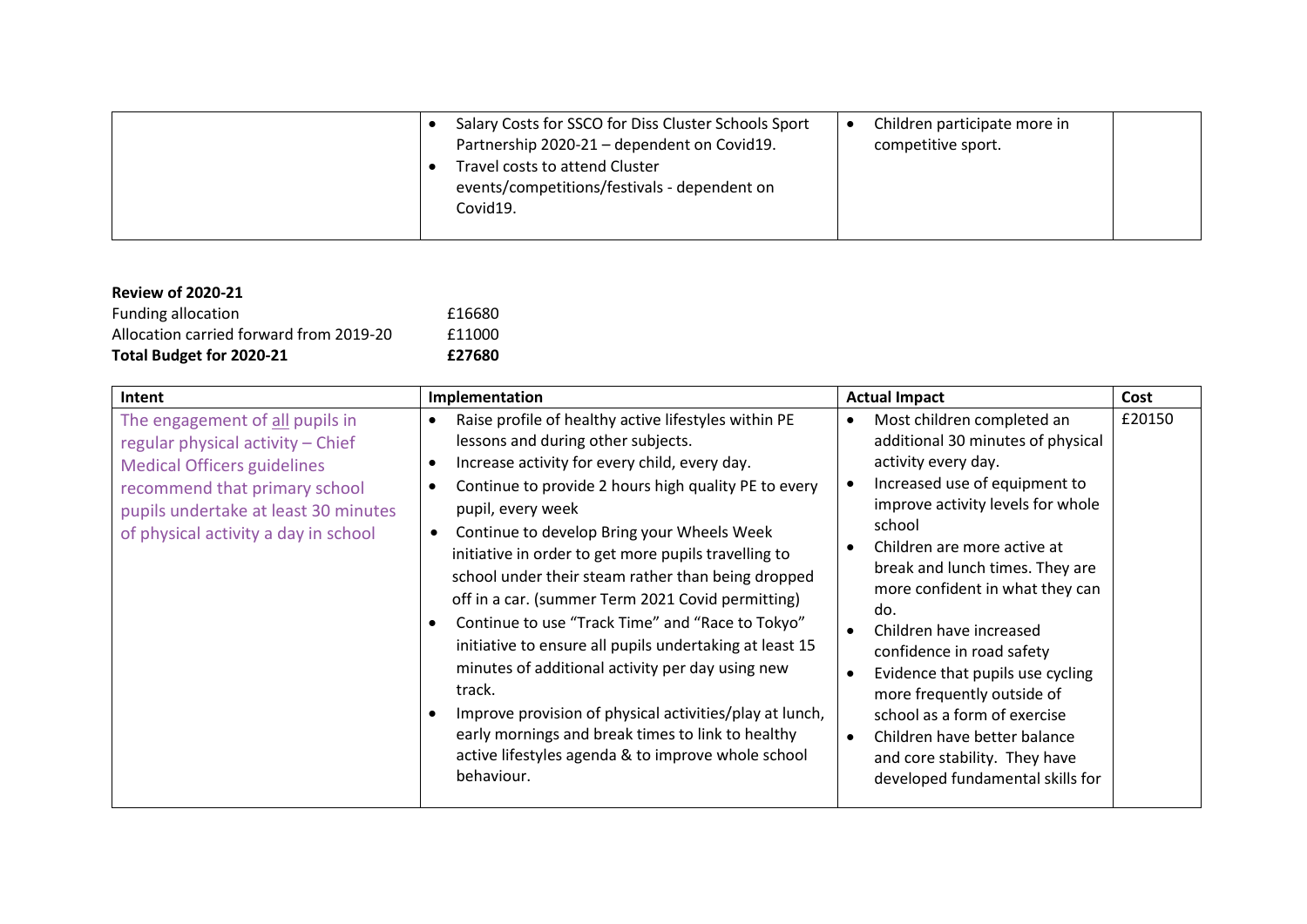|                                                                                                                                                             |                                                                                                                                                                                                                                                                                                                                                                                                                                                                                                                                                                                                                                                                                                                                                                                                   | riding and increased confidence<br>and safety knowledge.                                                                                                                                                                                                                                                                                   |      |
|-------------------------------------------------------------------------------------------------------------------------------------------------------------|---------------------------------------------------------------------------------------------------------------------------------------------------------------------------------------------------------------------------------------------------------------------------------------------------------------------------------------------------------------------------------------------------------------------------------------------------------------------------------------------------------------------------------------------------------------------------------------------------------------------------------------------------------------------------------------------------------------------------------------------------------------------------------------------------|--------------------------------------------------------------------------------------------------------------------------------------------------------------------------------------------------------------------------------------------------------------------------------------------------------------------------------------------|------|
| The profile of Physical Education,<br><b>School Sport and Physical Activity</b><br>being raised across the school as a<br>tool for whole school improvement | Pupils have opportunities to learn to lead during PE &<br>$\bullet$<br>sporting activities.<br>Children to have greater experience and confidence<br>$\bullet$<br>in leading others.<br>Pupils to learn about skills and qualities in PE that are<br>$\bullet$<br>transferable to other curriculum areas.<br>Use of word walls & links to other curriculum areas in<br>teaching PE.<br>Ensure PE and sport continues to have a high profile<br>$\bullet$<br>in school life.<br>Increase provision of resources/training/adult led<br>sessions to address areas such as pupil mental health<br>and self-esteem, linking to healthy active lifestyles -<br>Linking physical & emotional wellness & SRE.<br>Improve reviewing and assessment of PE by pupils,<br>using self & peer assessment tools. | Confidence and self-esteem<br>among pupils has increased<br>Pupils are more able to apply<br>$\bullet$<br>skills to different challenges and<br>activities<br>Reduced barriers for pupils to<br>lead healthy lifestyles and<br>participate in PE and Sporting<br>activities<br>Improved behaviour at break<br>$\bullet$<br>and lunch times | £100 |
| Increased confidence, knowledge and<br>skills of all staff in teaching PE and<br>sport                                                                      | Up skill teaching staff by observation of Subject<br>$\bullet$<br>Leader teaching & team teaching opportunities<br>Encourage teaching staff to observe their class in PE<br>$\bullet$<br>lessons and take their class for extra PE lessons when<br>opportunities arise.                                                                                                                                                                                                                                                                                                                                                                                                                                                                                                                           | Raised confidence among staff<br>$\bullet$<br>members in the teaching of PE                                                                                                                                                                                                                                                                | £400 |
| Broader experience of a range of<br>sports and activities offered to all<br>pupils                                                                          | Deliver a range of learning opportunities using Sports<br>$\bullet$<br>premium funding both within curriculum PE and as<br>extra-curricular clubs.<br>Continue to raise profile of activities during National<br>School Sports Week.                                                                                                                                                                                                                                                                                                                                                                                                                                                                                                                                                              | This has been largely affected by the<br>restrictions placed upon schools<br>through the Covid pandemic.                                                                                                                                                                                                                                   | £540 |